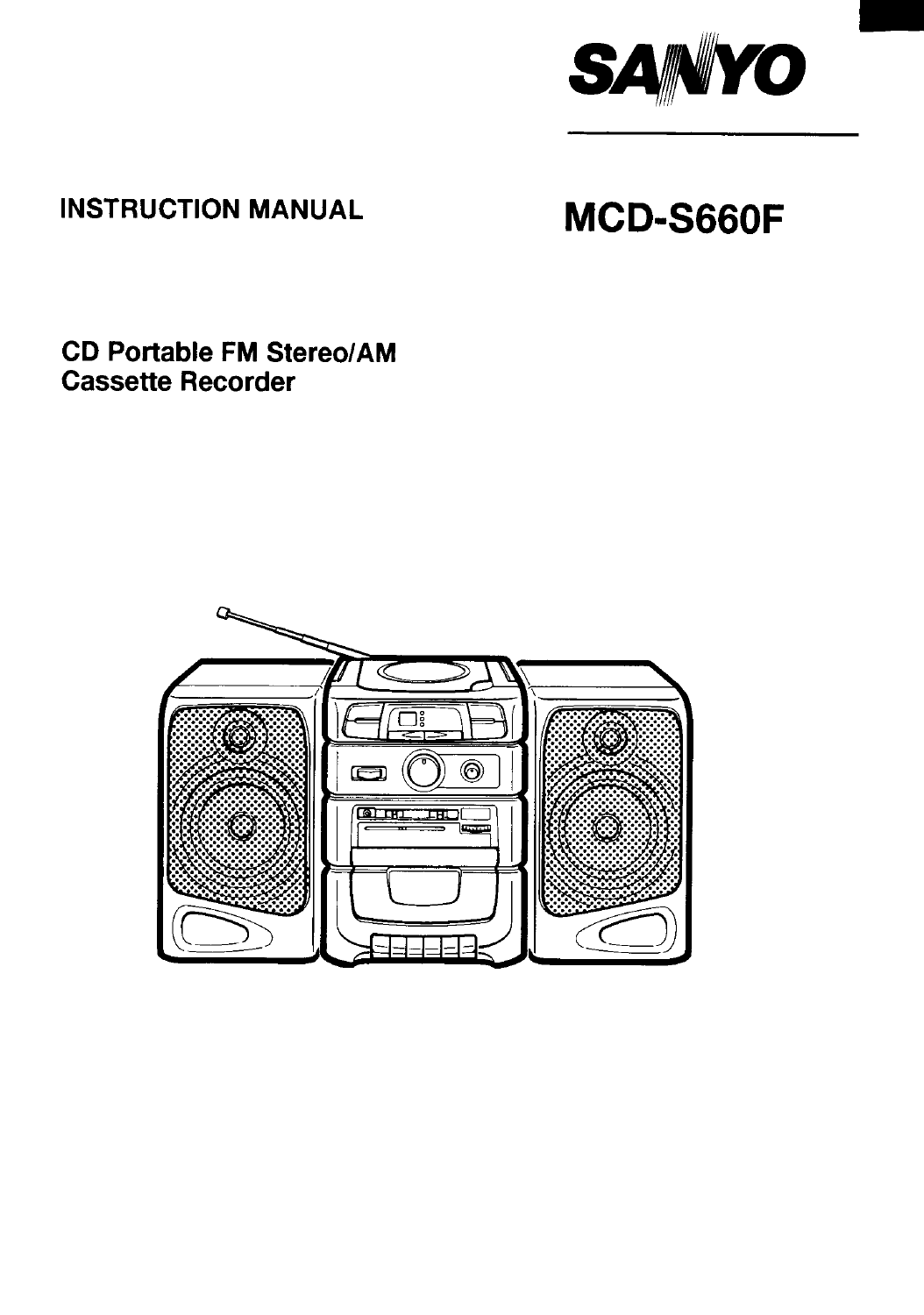#### **CAUTION** USE OF CONTROLS OR ADJUSTMENTS OR PERFORMANCE OF PROCE-DURES OTHER THAN THOSE SPECIFIED IN THE OPERATING INSTRUCTIONS **MAY RESULT IN HAZARDOUS RADIATION EXPOSURE.**

#### THE COMPACT DISC PLAYER SHOULD NOT BE ADJUSTED OR REPAIRED BY ANYONE EXCEPT PROPERLY QUALIFIED PERSONNEL.



# FOR SAFE AND EFFICIENT OPERATION

- The apparatus shall not be exposed to dripping or splashing.
- Do not damage the mains lead.
- When not in use, disconnect the mains lead from the outlet. Grasp the plug, not the cord, when disconnecting the unit.
- If water should enter the unit, electrical shock or a malfunction may result. Use in an area where there is low humidity and little dust.
- Do not disassemble or alter the unit in any way.
- Do not use the unit in areas where extremes in temperature occur (below 5°C or exceeding 35°C), or where it may be exposed to direct sunlight.
- Because of the CD player's extremely low noise and wide dynamic range, there is a tendency to turn the volume on the amplifier higher than necessary. Doing so may produce an excessively high output from the amplifier which can cause damage to your speakers. Please be careful in this regard.
- Sudden changes in the surrounding temperature can cause dew to form on the optical pickup lens inside the unit. Under this condition the unit may be unable to operate properly. If this should occur, remove the disc and allow the player to adjust to the surrounding temperature.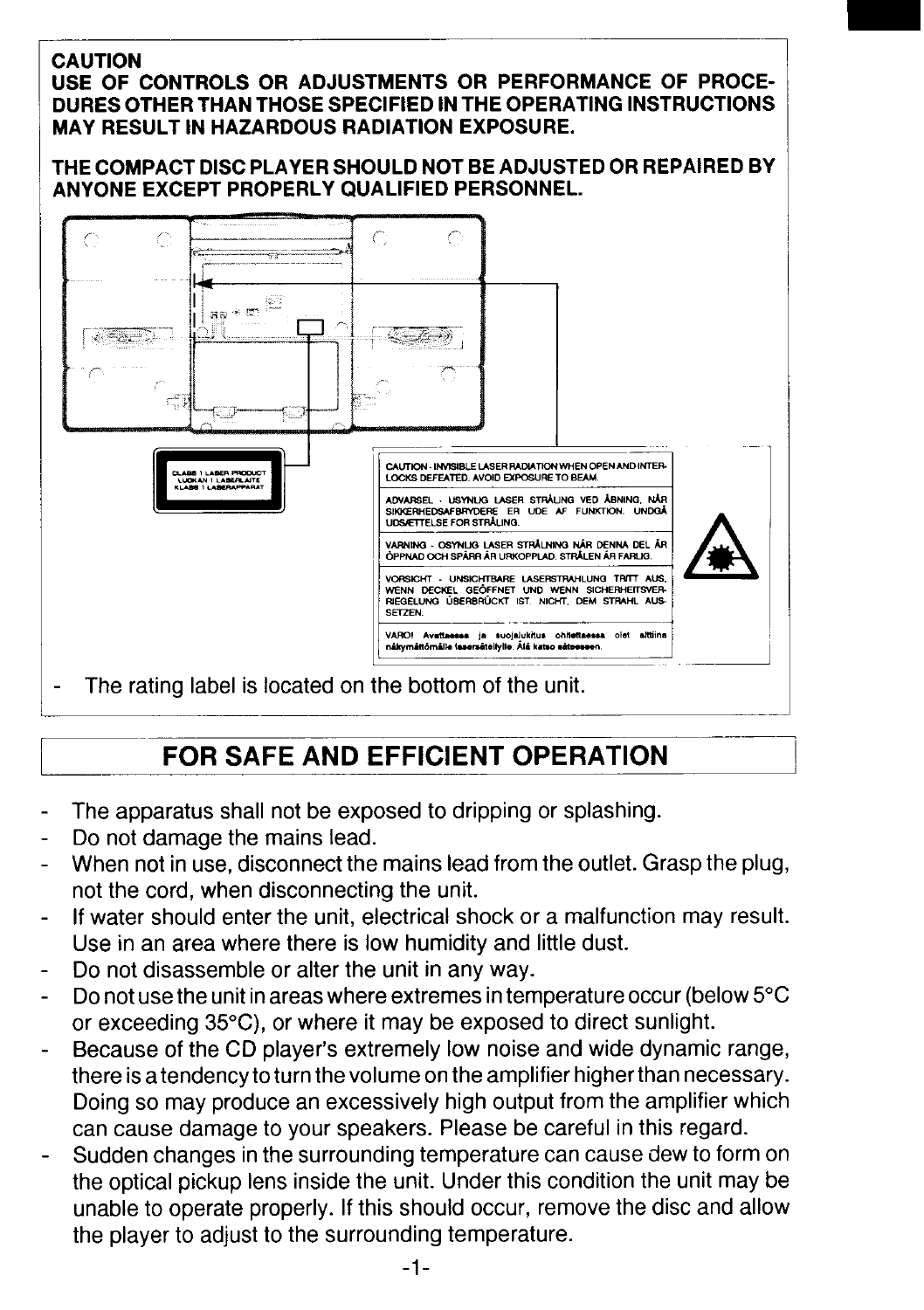# **SPEAKER SYSTEM CONNECTIONS**





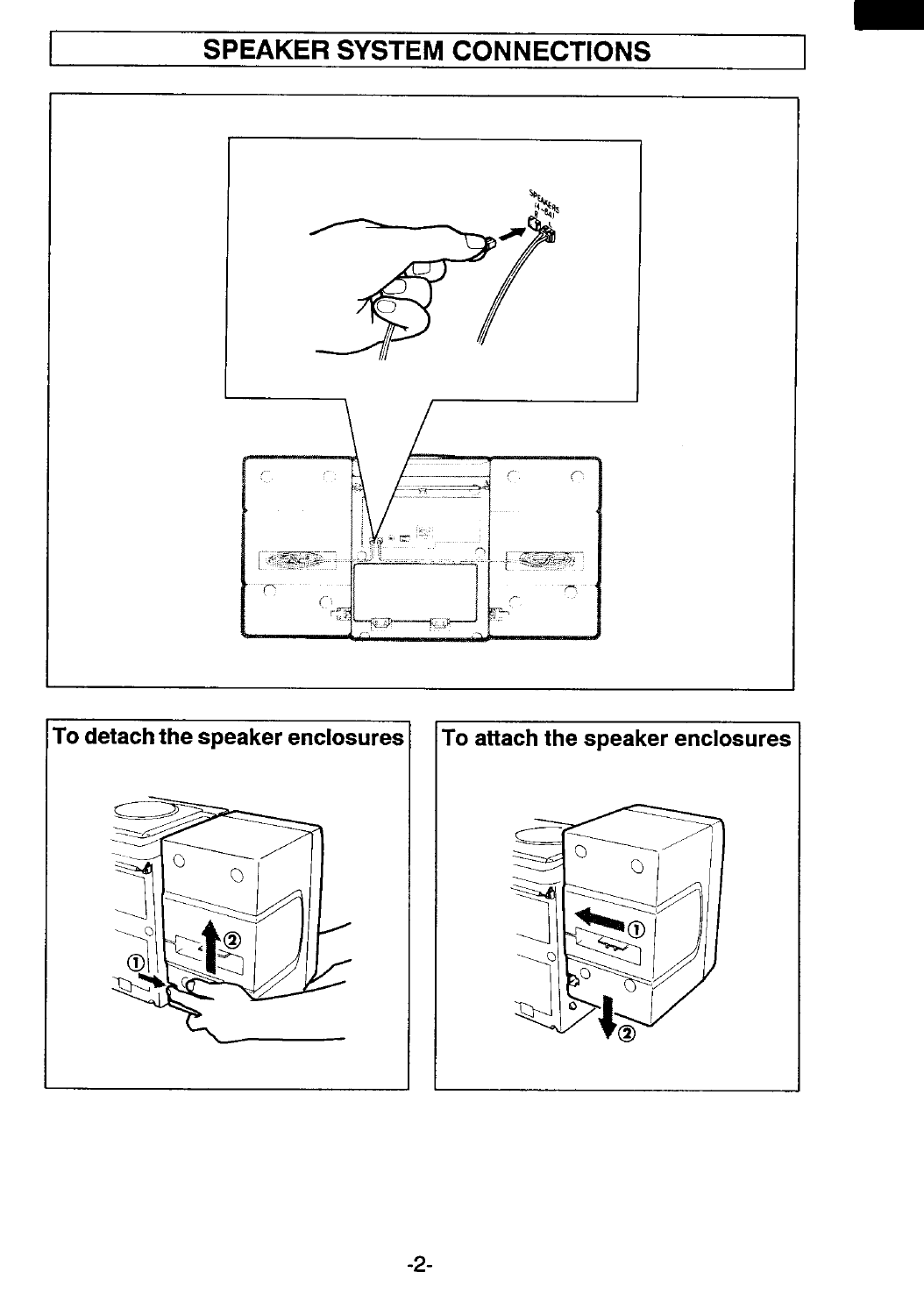### **POWER SUPPLY**

#### **Battery power operation**  $-$

### **Install batteries. Observe + and - signs.**









#### **CAUTION:**

WHEN INSTALLING THE BATTERIES To prevent leakage from the batteries, which is corrosive and can cause personal injury and damage to the unit, observe the following precautions:

- 1. The batteries must be installed correctly. Match the polarities (+ and - signs) on the batteries, to the polarities shown on the back of the unit.
- 2. Do not mix new batteries with old or used batteries.
- 3. Only use batteries of the same type and brand.
- 4. If the unit will not be used for an extended period of time, remove the batteries and store them in a cool place.
- 5. Carefully follow the battery manufacturer's instructions for proper use and disposal.
- 6. DO NOT ALLOW YOUNG CHILDREN TO HANDLE BATTERIES.

#### **NOTE:**

**When the batteries have become discharged, they must be disposedofin a safe manner which complies with all applicable laws.**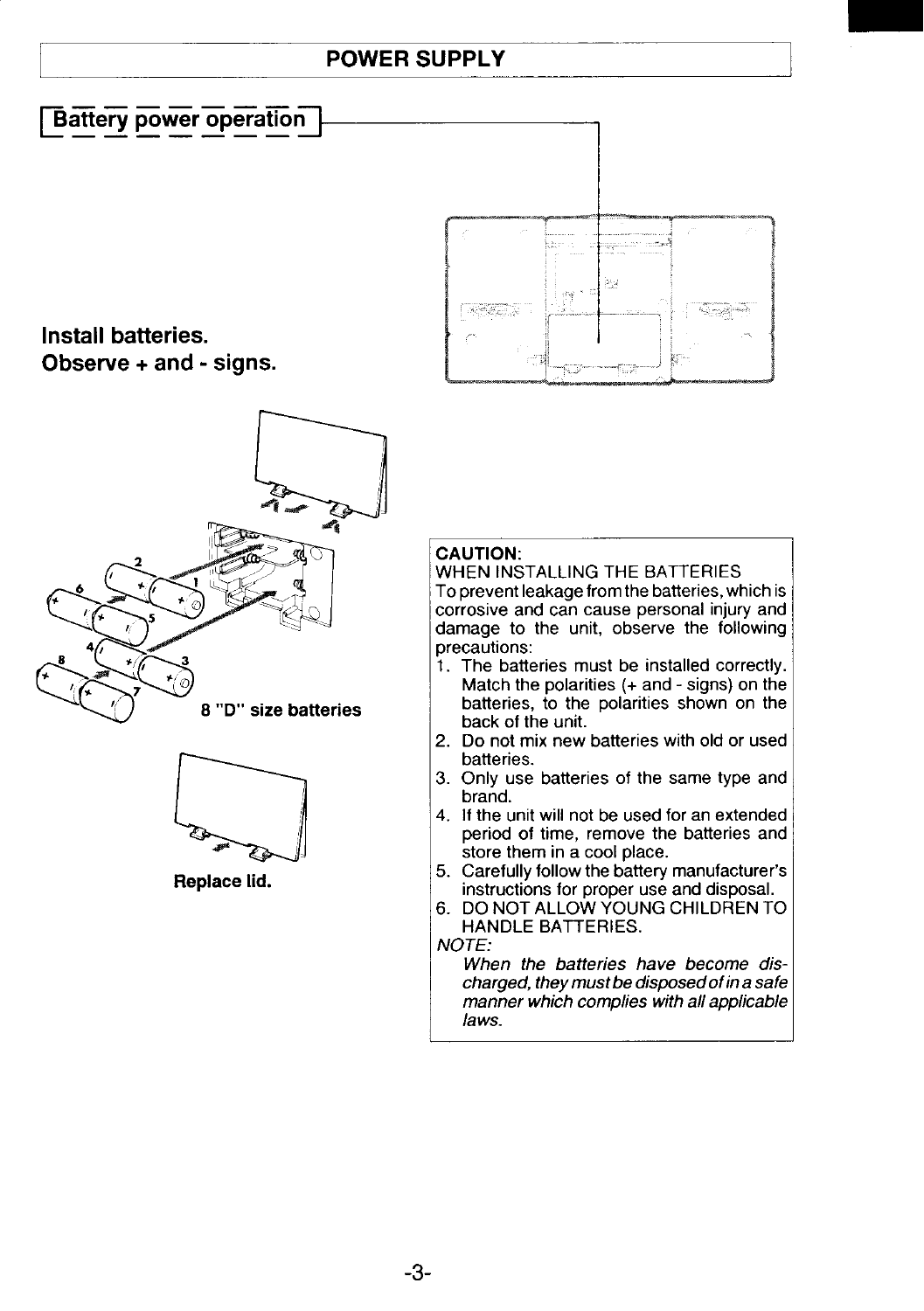

### **Take out the cord and connect it.**





NOTE:

- When the AC mains lead is connected to the unit, the installed batteries will be automatically disconnected.
- The FUNCTION switch is mounted on the  $\overline{a}$ secondary side. The unit is not disconnected from AC power, even switched off.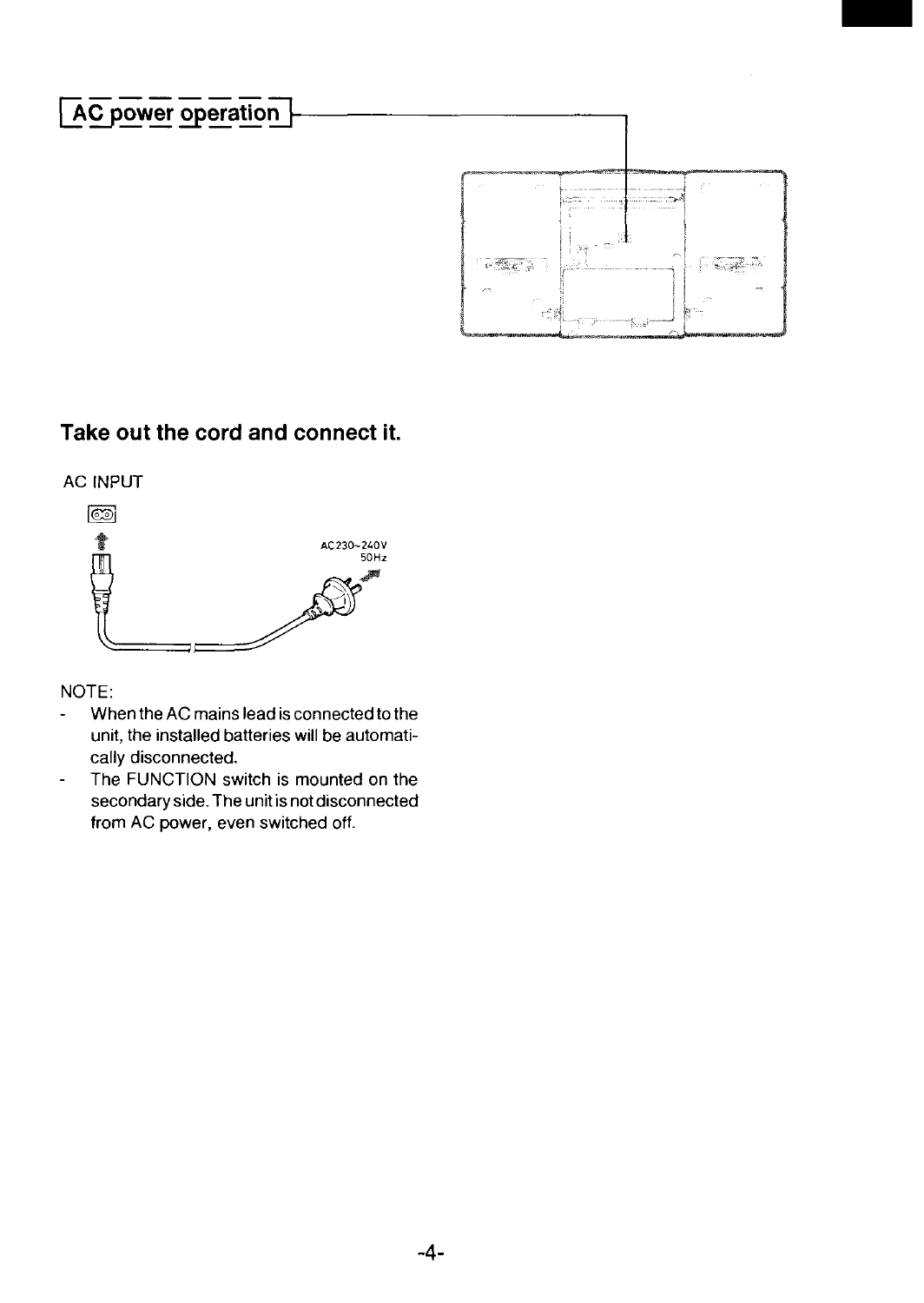## **GENERAL OPERATION**

### To control the sound





### **Bass expander switch** (BASSXPANDER)

BOOST: (Button In) - Increases the bass output level. NORMAL: (Button Out) - For normal bass output level.



**Using headphones** 

Stereo headphone (not supplied)



### Using external microphone

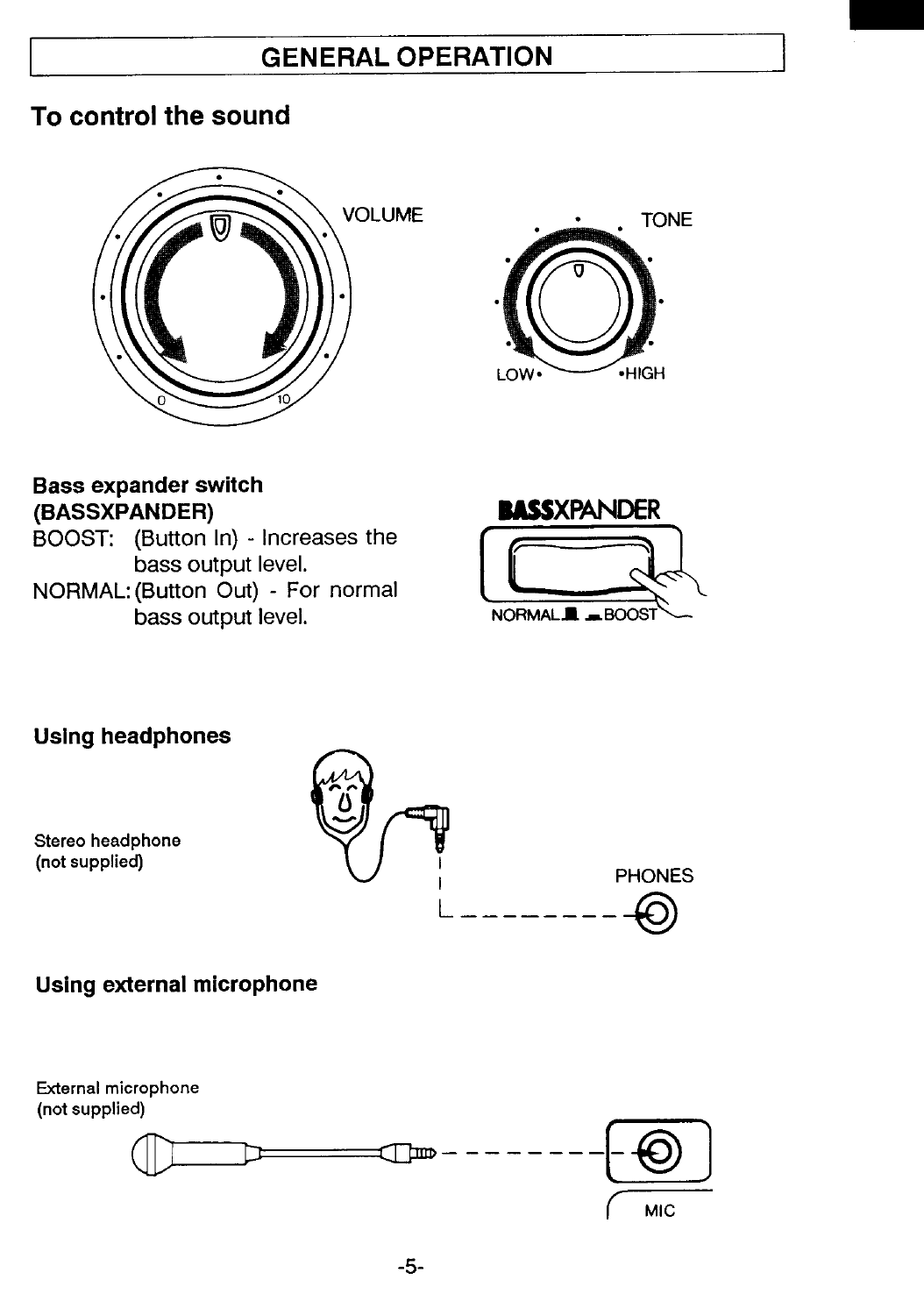# **COMPACT DISC OPERATION**

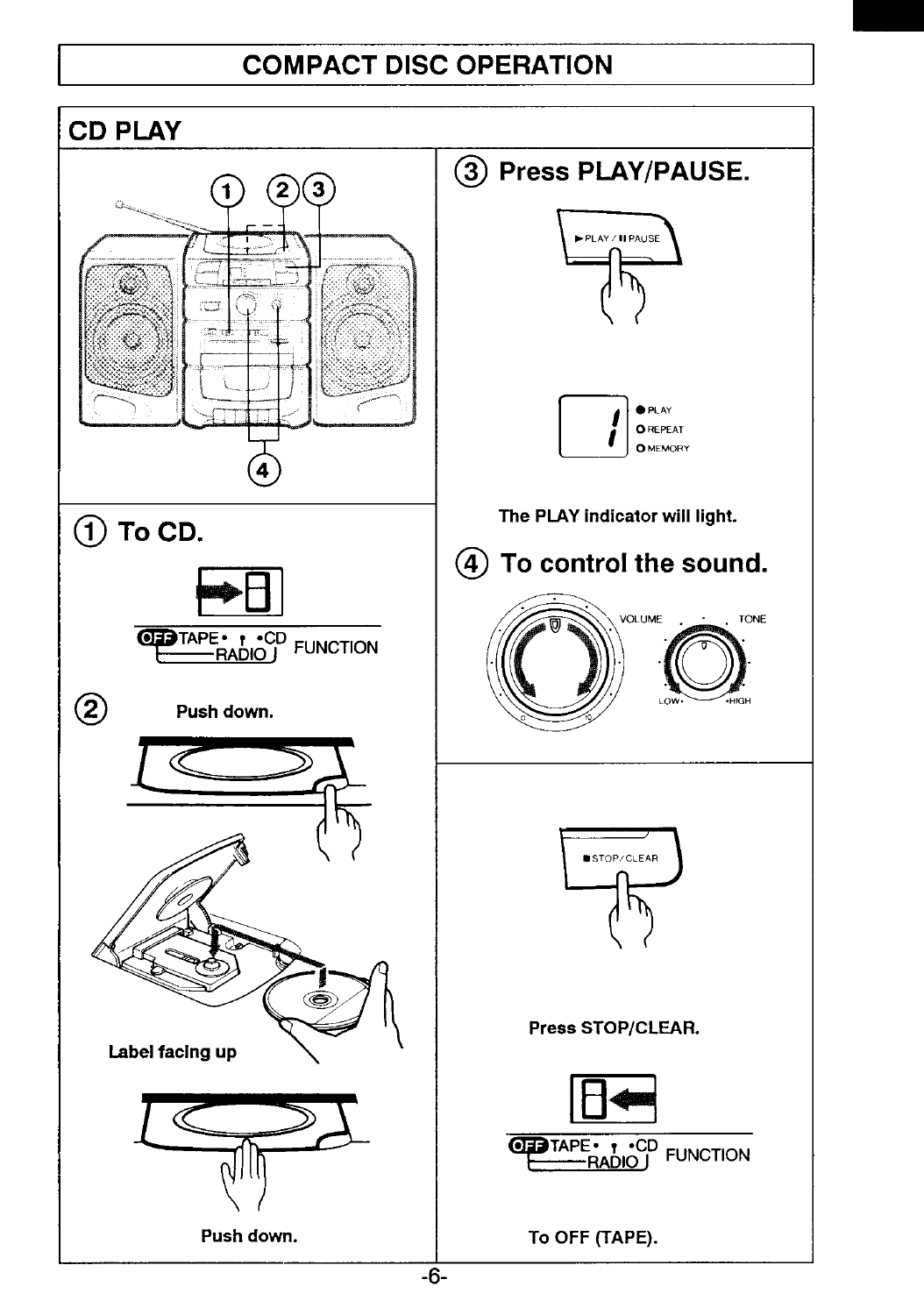

**~etrack number display will show the total lumber of tracks on the disc as** shown below.

| <b>TRACKS</b> | <b>TRACK</b><br><b>NUMBER</b> |  |  |
|---------------|-------------------------------|--|--|
| $1 - 19$      | $1 - 19$                      |  |  |
| More than 19  | "0" Flashes                   |  |  |
|               |                               |  |  |

**Table**

**JOTES:**

- **If a disc is loaded upside down, or if no disc is loaded, the CD player will not op crate.**
- **Opening the CD wmpartment lid while** a **CD la p/aying wuld scratch the disc. AL waya press the STOPJCLEAR button ana wait for the disc to stop rotating before operdng the CD wmpartment lid.**

#### **Compact** discs

Both 8 cm and 12 cm discs can be played in this unit.

NOTE: Place only one disc at a time in the CD compartment.

- Only discs bearing the logo as shown can be played in this unit.



- Always place the compact disc in the CD compartment with the label facing up. Compact discs can be played on only one side,
- Fingerprints and dust should be carefully wiped off the disc's signal surface (opposite the label side) with a soft cloth. Gently wipe in a straight motion from the inside to the outside of the disc.
- Discs should be returned to their cases after use to avoid serious scratches which could cause the player to skip.
- Do not expose a disc to direct sunlight, high humidity, or high temperatures for extended periods of time to prevent warping the disc.
- . Do not apply paper or write anything on either side of the compact disc. Sharp writing instruments, or the inks used in some felt-tip pens, may damage the surfaces of the disc.
- . Do not use cleaners or antistatic sprays on discs, such as those used for phonograph records.

#### IMPORTANT NOTE

If an abnormal display indication, or an operating problem occurs, disconnect the AC mains lead. Remove the D batteries (see page 3). Wait at least 5 seconds, then reconnect the AC mains lead. Reinstall the D batteries.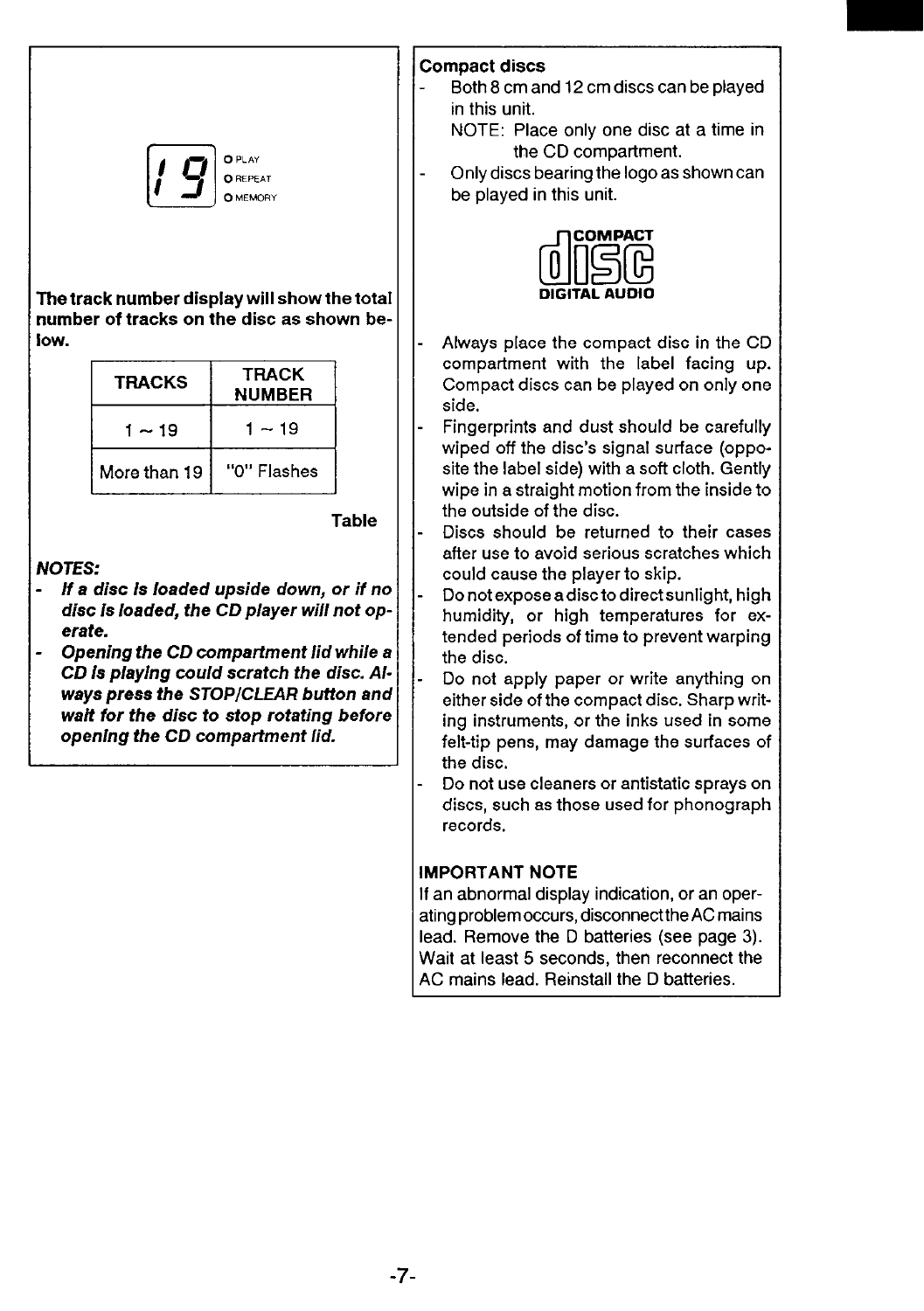

**Press and hold down during playback** 



#### **PAUSE MODE**

- 1. Press the PiAY/PAUSE button during play. **PLAY/II PAUSE** indicator will flash.
	- 2. Press the PIAY/PAUSE button again to resume play. The PIAY indicator will remain ON.

#### TRACK SEARCH

- 1. In the play mode, press and hold down the "UP" or "DOWN" SKIP/SEARCH button to lower the volume level and quickly advance or return to any part of the disc. The track number display will flash.
- 2. Release the "UP" or "DOWN" SKIP/ SEARCH buttonto return thevolumeto normal level and resume play.

**NOTE:**

**If the "UP" or "DOWN" SKIPISEARCH no sound will be heard, and the PAUSE mode will continue when the button is released.**

#### TRACK SKIP

- 1. Press and release the "UP" or "DOWN" SKIP/SEARCH button repeatedly during play to quickly locate the beginning of a track.
- 2. The track number display will show the number of the selected track. Play will continue from the beginning of the new track.

**NOTE:**

**Press and release repeatedly If the "UP" or "DOWN" SKIPJSEARCH button is pressed while the unit is in the PAUSE mode, the unit will remain in the PAUSE mode when the button is released.**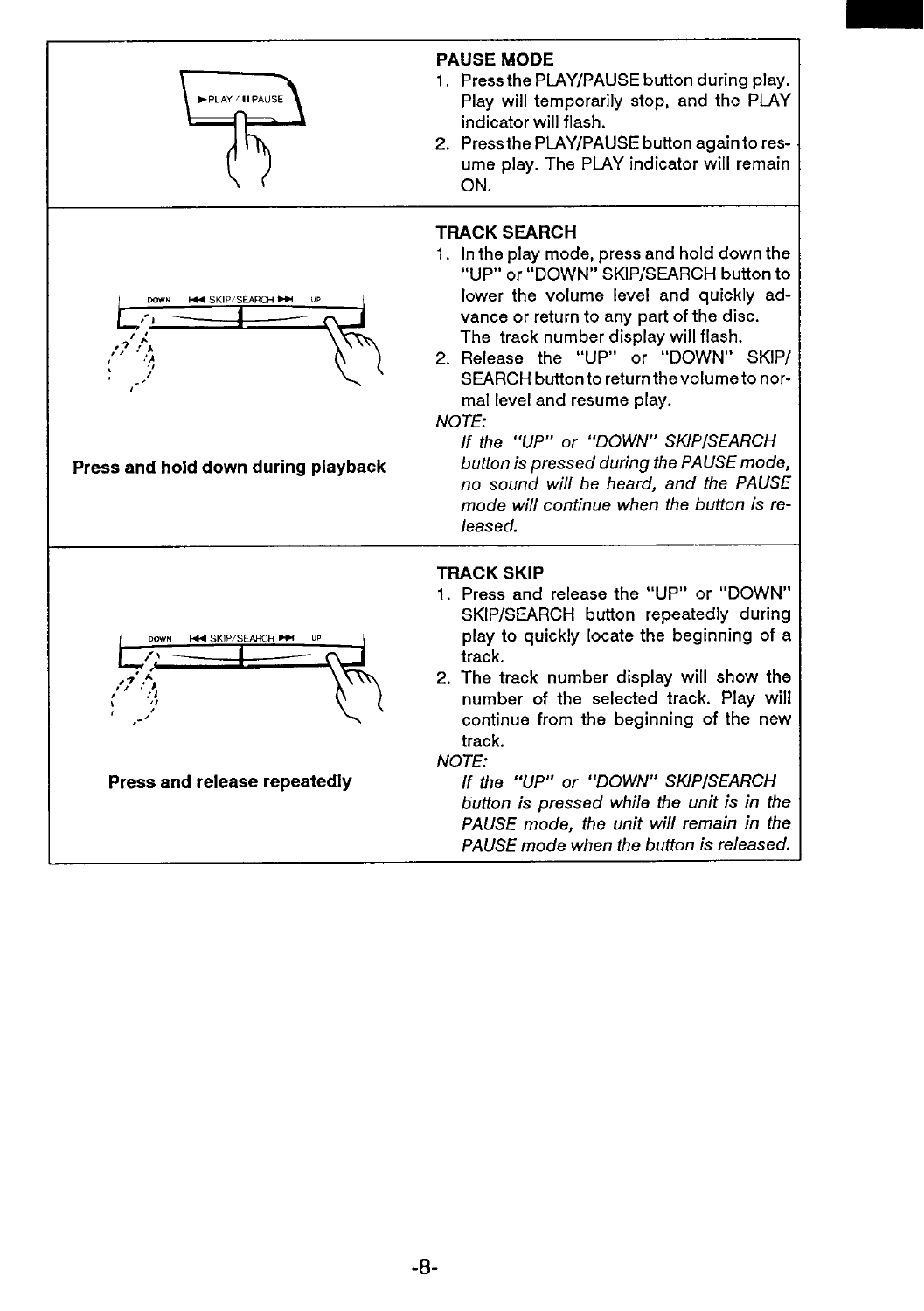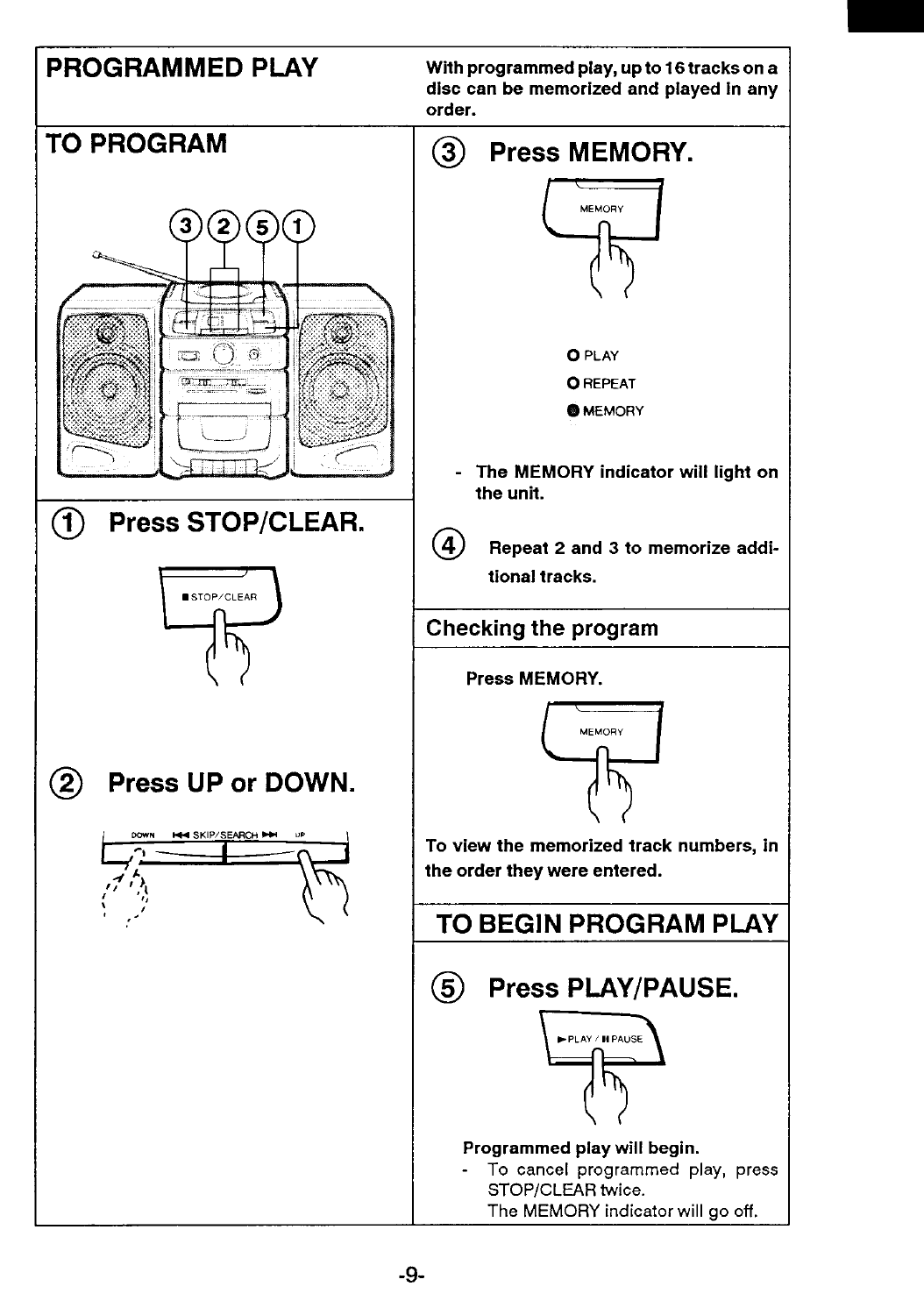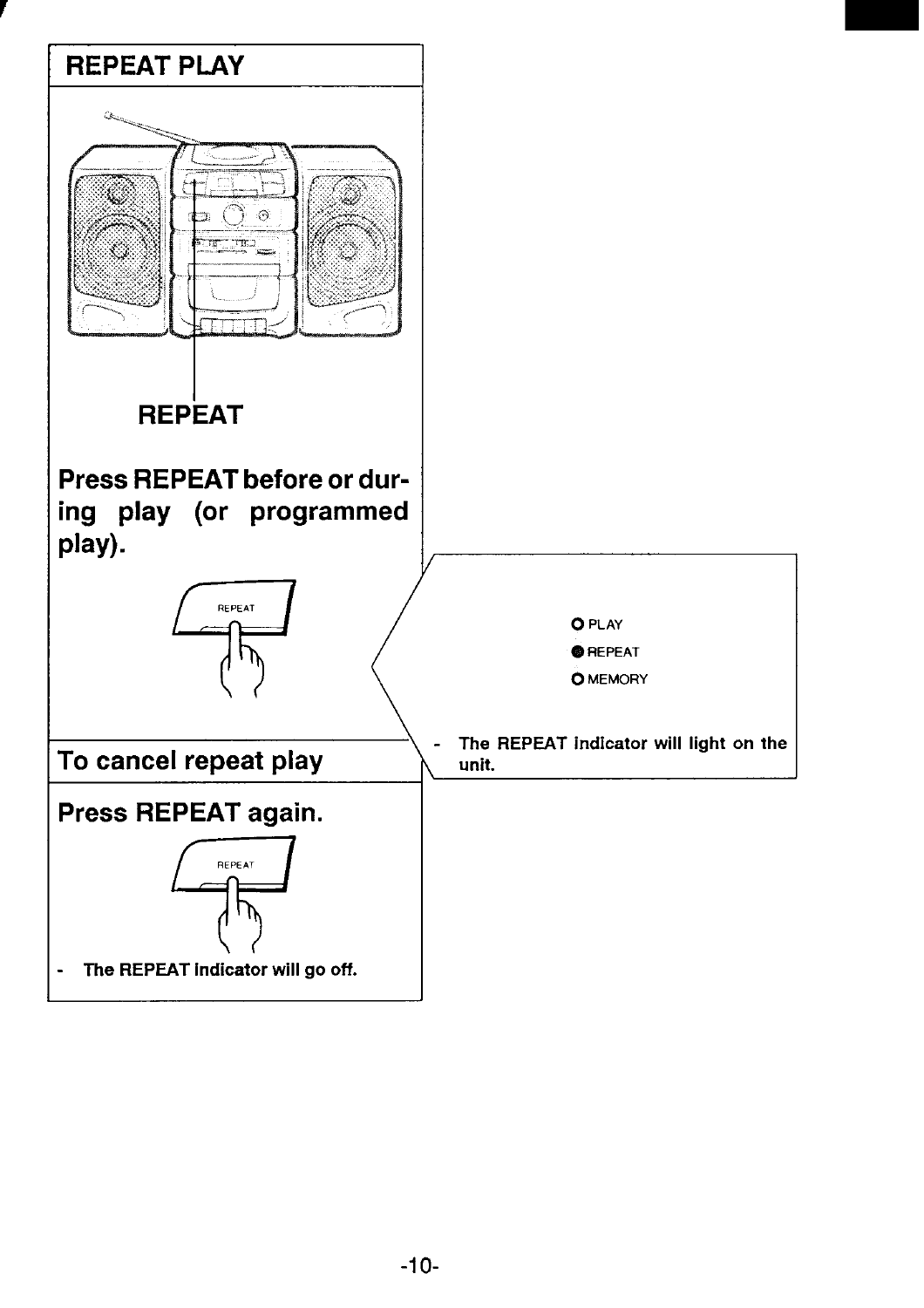# **RADIO OPERATION**



### To improve reception

FM - Extend and change position.

AM - Rotate unit.



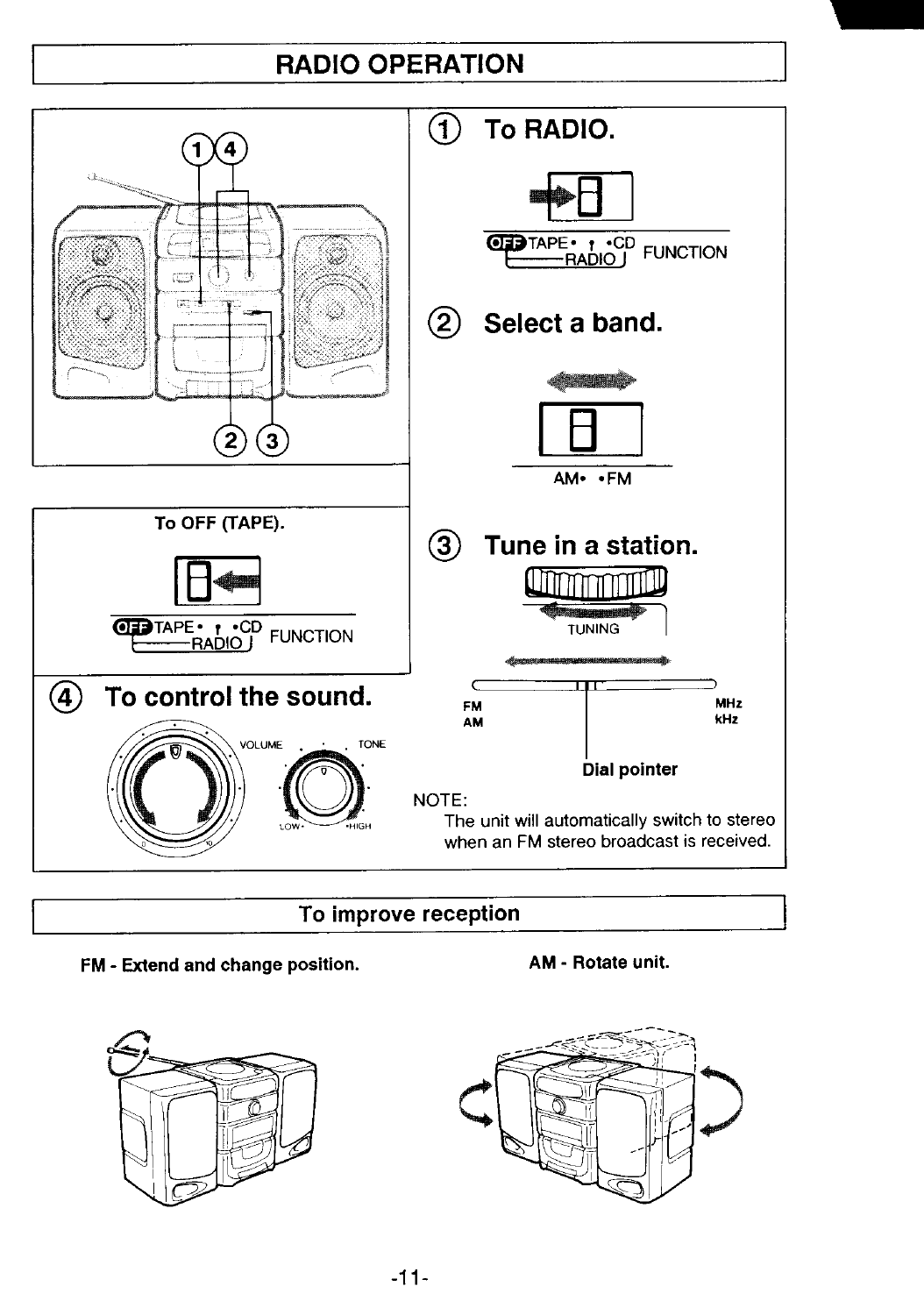# **CASSEITE TAPE OPERATION**



**Press to temporarily stop the tape during playback or recording. Press**

**To quickly wind the tape**



# **To quickly wind the tape**

This unit has a full-release stop system to protect the tape and prevent pinch roller damage. When the end of the tape is reached in Playback, Recording, Fast forward or Rewind, the tape mechanism will automatically stop.

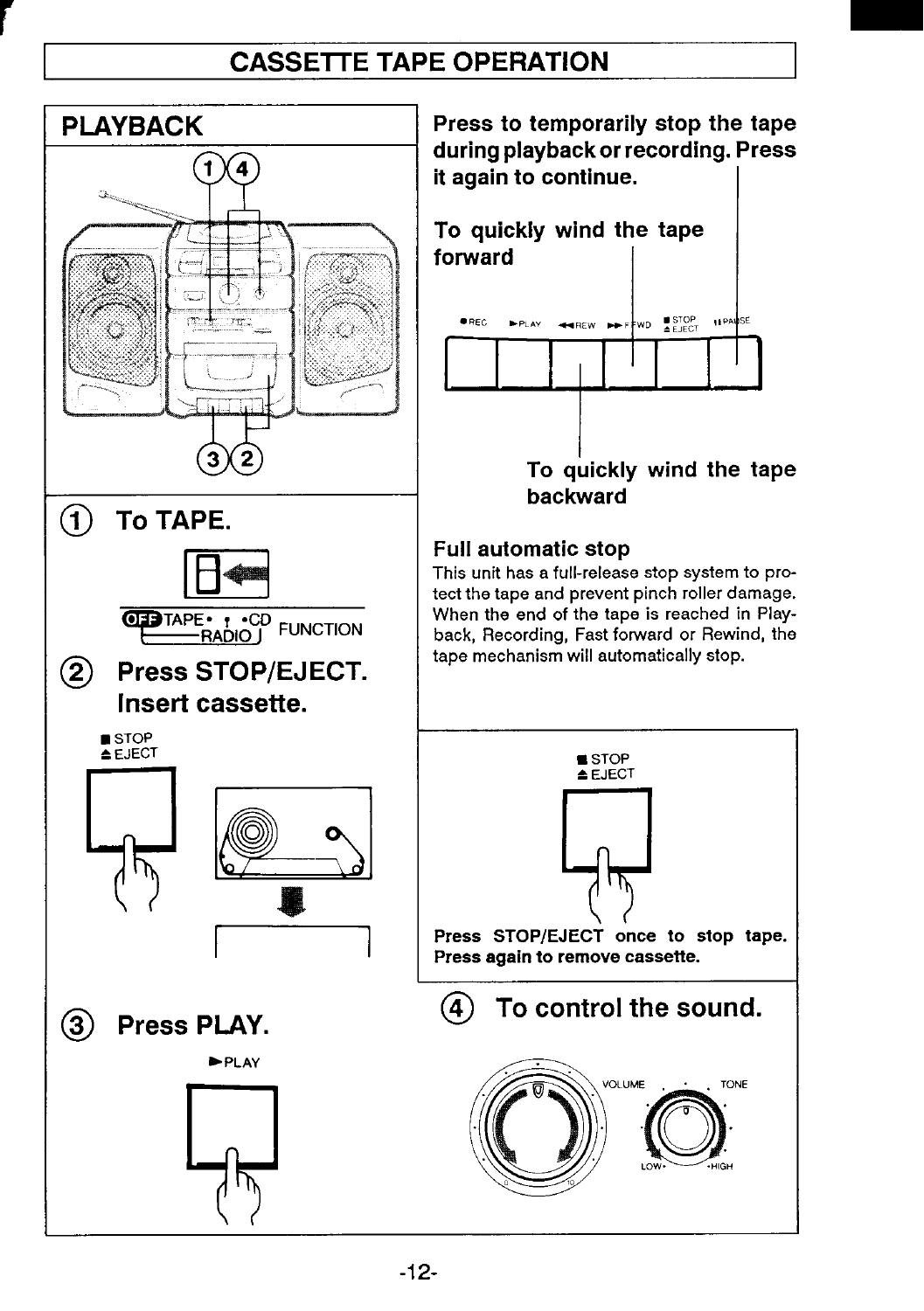

#### **Automatic Level Control (ALC) recording**

TheALC circuit adjusts the recording input level automatically. No adjustments are required.

#### **Safeguards against accidental erasure**

To protect side A, break out tab (1). To protect **side B, break** out tab **(2).**

**A cassette with the erase guard tabs removed cannot be erased or used for recording and the REC button cannot be depressed. To record or erase a protected cassetie, cover the tab openings with adhesive tape (3).**



### BEAT CANCEL switch

When recording a radio program, an irritating 'whistling" sound may sometimes be heard. If this occurs, select position 1,2 or **3. Leave the** switch in the position that gives the best results.

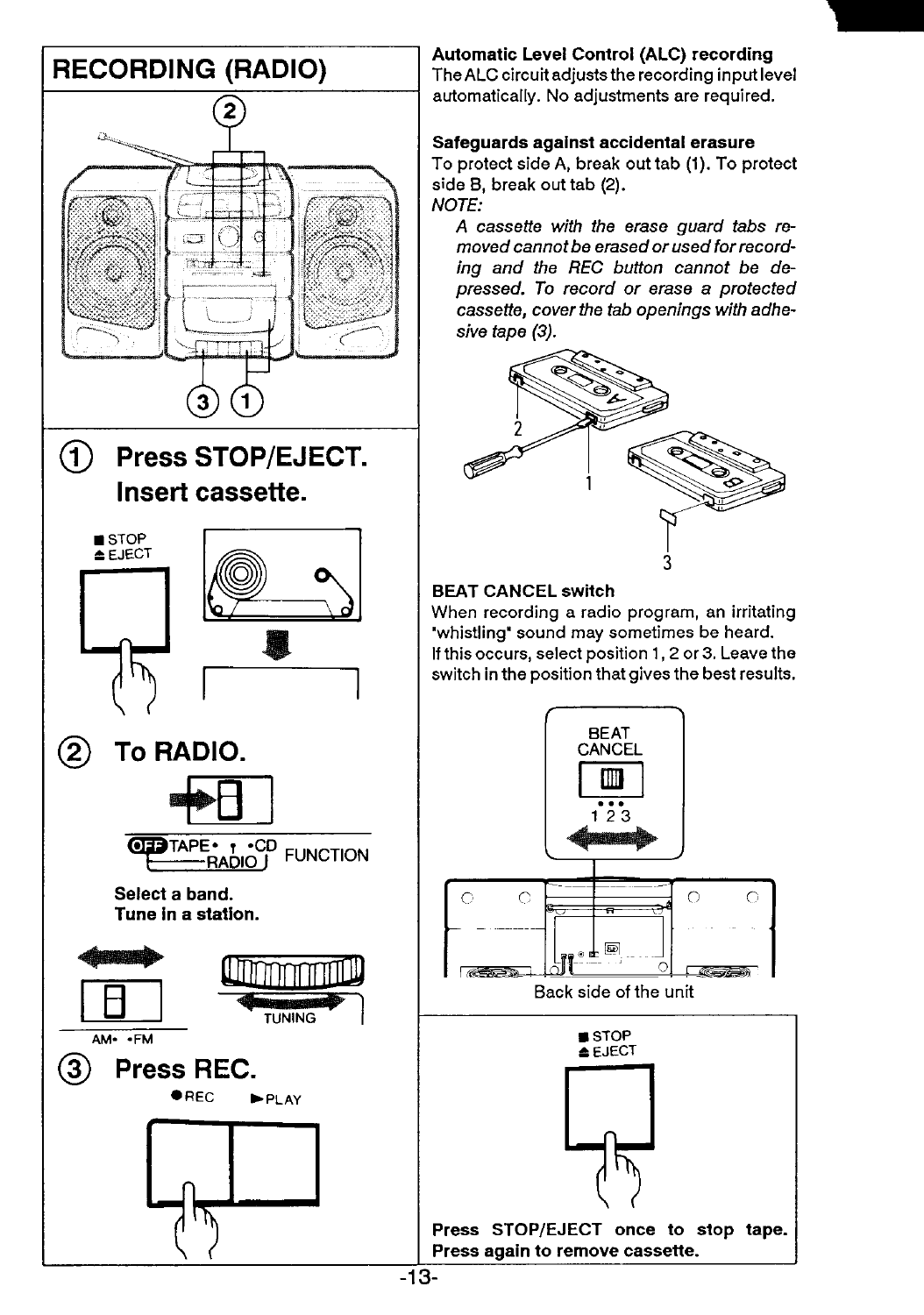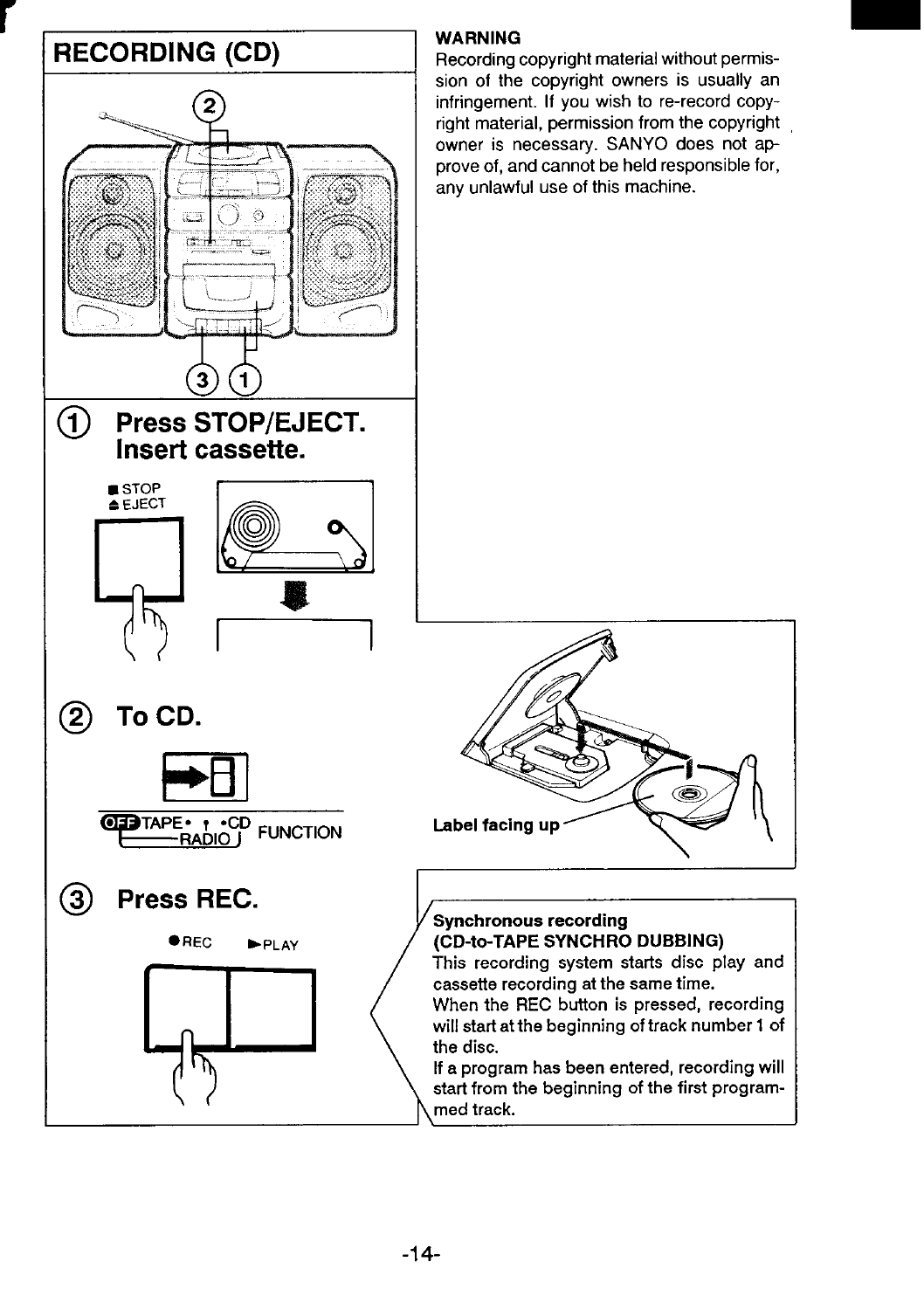# **MIC MIXING**

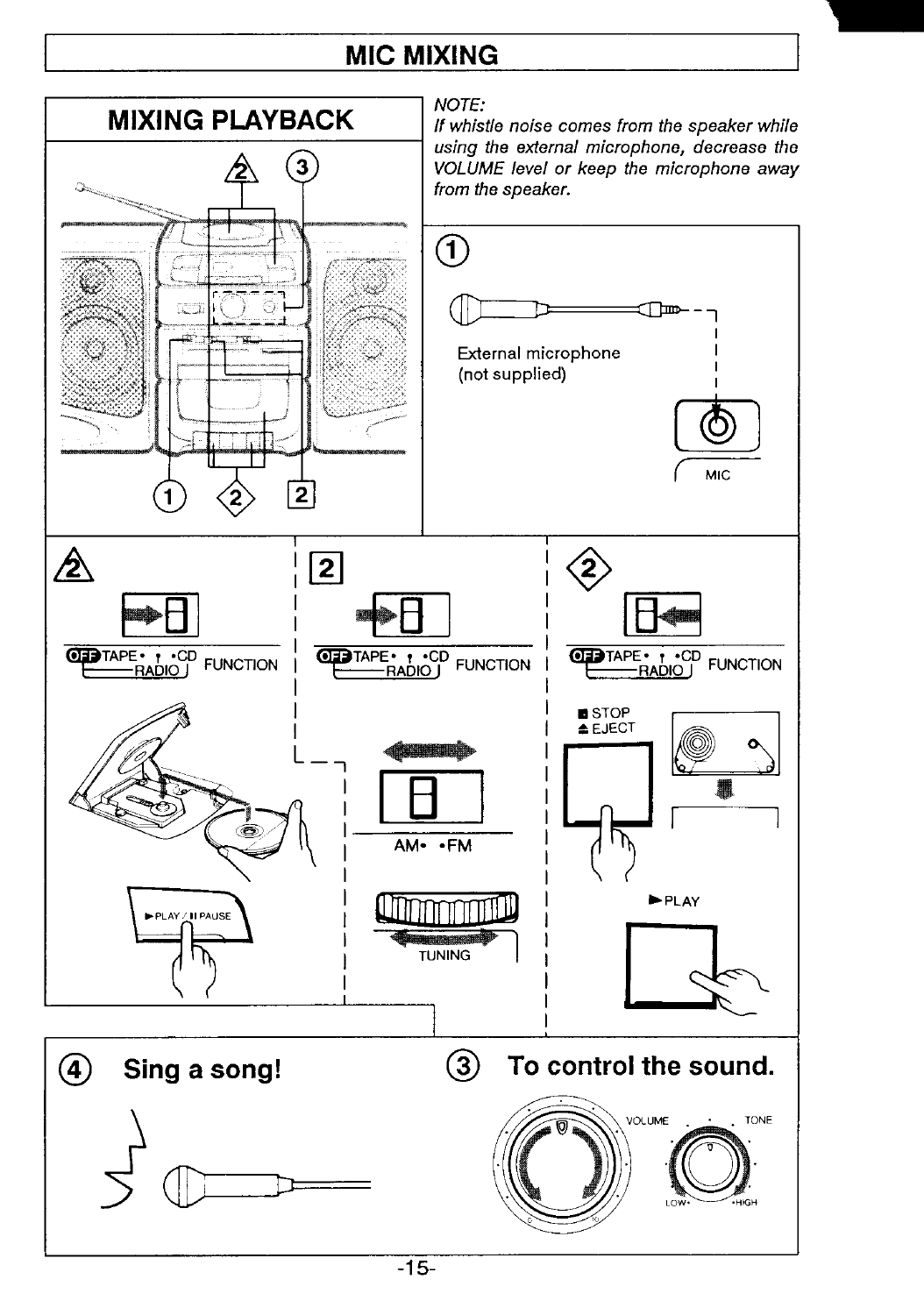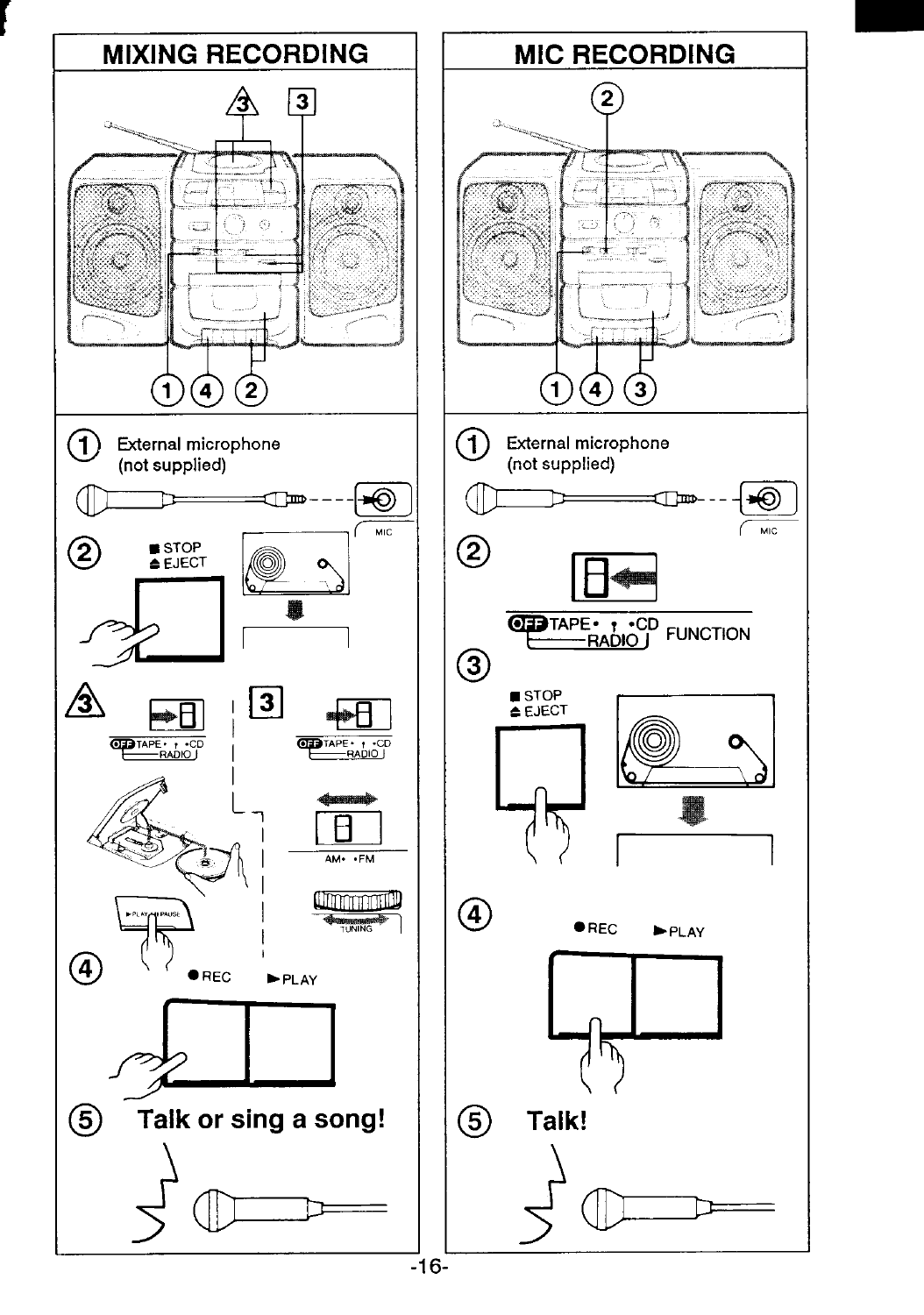# **MAINTENANCE**

### **Cleaning the unit**

Clean the outside of the unit with a clean soft cloth, moistened with lukewarm water. Do not use solvents such as benzene or thinner. These will permanently damage the units finish.

### **Cleaning the tape heads**

When dust or reddish-brown oxide builds up on the tape deck heads, pinch roller and capstan, the following problems may result:

Poor sound quality during playback Distorted, poor quality recordings Erratic tape speed during recording or playback

1. Press the STOP/EJECT button to open the cassette compartment lid.



### **Cleaning the CD player lens**

The lens should never be touched. If dust is on the lens, blow it off using a camera lens blower. (Please consult your dealer.)



### **If trouble occurs ...**

To avoid the hazard of electric shock and damage to the unit, have the unit bench tested by an authorized SANYO service station, Do not remove the unit from its cabinet to attempt repairs yourself.

2. Moisten a cotton swab (1) with Isopropyl alcohol or special head cleaning fluid. Gently rub the face of each head (4, 5) with alcohol. Also clean the capstan (2) and pinch roller (3).

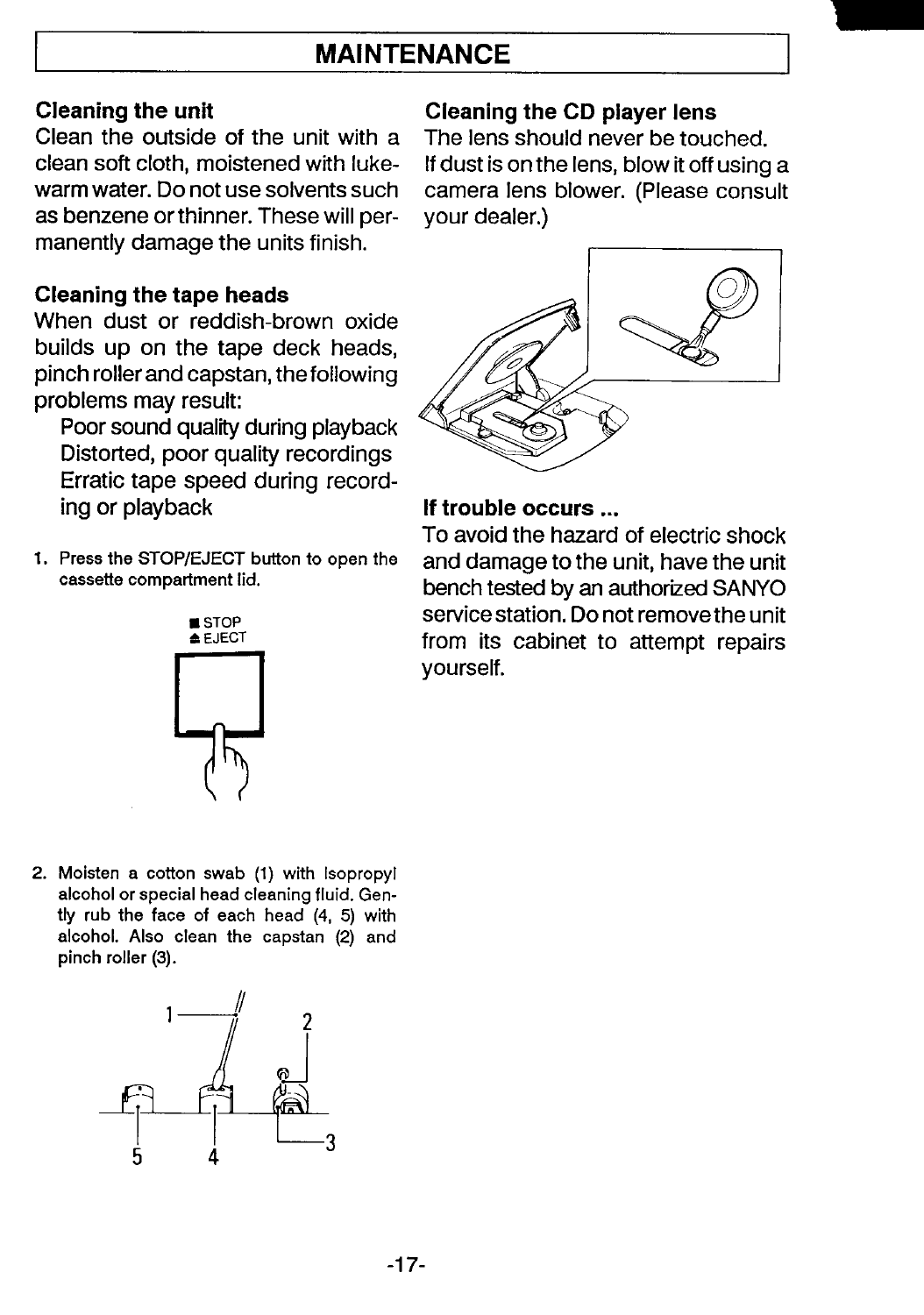# **SPECIFICATIONS**

| (CASSETTE SECTION)                      |                                        | (RADIO SECTION)     |                                           |
|-----------------------------------------|----------------------------------------|---------------------|-------------------------------------------|
| Recording system:<br>Erasing system:    | AC bias 4-track stereo<br>Magnet Erase | Tuning ranges:      | AM: $525 - 1,710$ kHz<br>FM: 88 ~ 108 MHz |
| Tape speed:                             | 4.75 cm/sec.                           | Aerials:            | Built-in ferrite bar and                  |
| Fast forward and rewind time:           |                                        |                     | telescopic aerials                        |
|                                         | 110 sec. (C-60 tape)                   |                     |                                           |
| Frequency response: $80 \sim 12,000$ Hz |                                        | (GENERAL)           |                                           |
|                                         | (Normal tape)                          | Output power:       | 4.0 W x 2 (DC max.)                       |
|                                         |                                        | Speaker:            | 12 cm $\times$ 2, 4 ohms                  |
| (CD SECTION)                            |                                        |                     | PIEZO x 2                                 |
| Channels:                               | 2 channels                             | Terminal impedance: | PHONES: $8 \sim 32$ ohms                  |
| S/N ratio:                              | 70 dB                                  |                     | $MIC: 200 \sim 600$ ohms                  |
| Wow & Flutter:                          | undetectable                           |                     | (suitable MIC imped-                      |
| Sampling frequency:                     | 44.1 kHz                               |                     | ance)                                     |
| Quantization:                           | 16 bits linear/ch                      | Power source:       | AC: $230 \sim 240$ V, 50 Hz               |
| Pick up light source:                   | Semi-conductor laser                   |                     | DC: 12 V (8 "D" size bat-                 |
| Pick up wave length:                    | 790 nm                                 |                     | teries)                                   |
| Laser output:                           | Continuous wave max.                   | Dimensions:         | 541 x 274 x 215 mm                        |
|                                         | $0.6$ mW                               |                     | $(W \times H \times D)$                   |
|                                         |                                        | Weight (approx.):   | 6.0 kg including batter-<br>ies           |
|                                         |                                        |                     |                                           |

Specifications subject to change without notice.